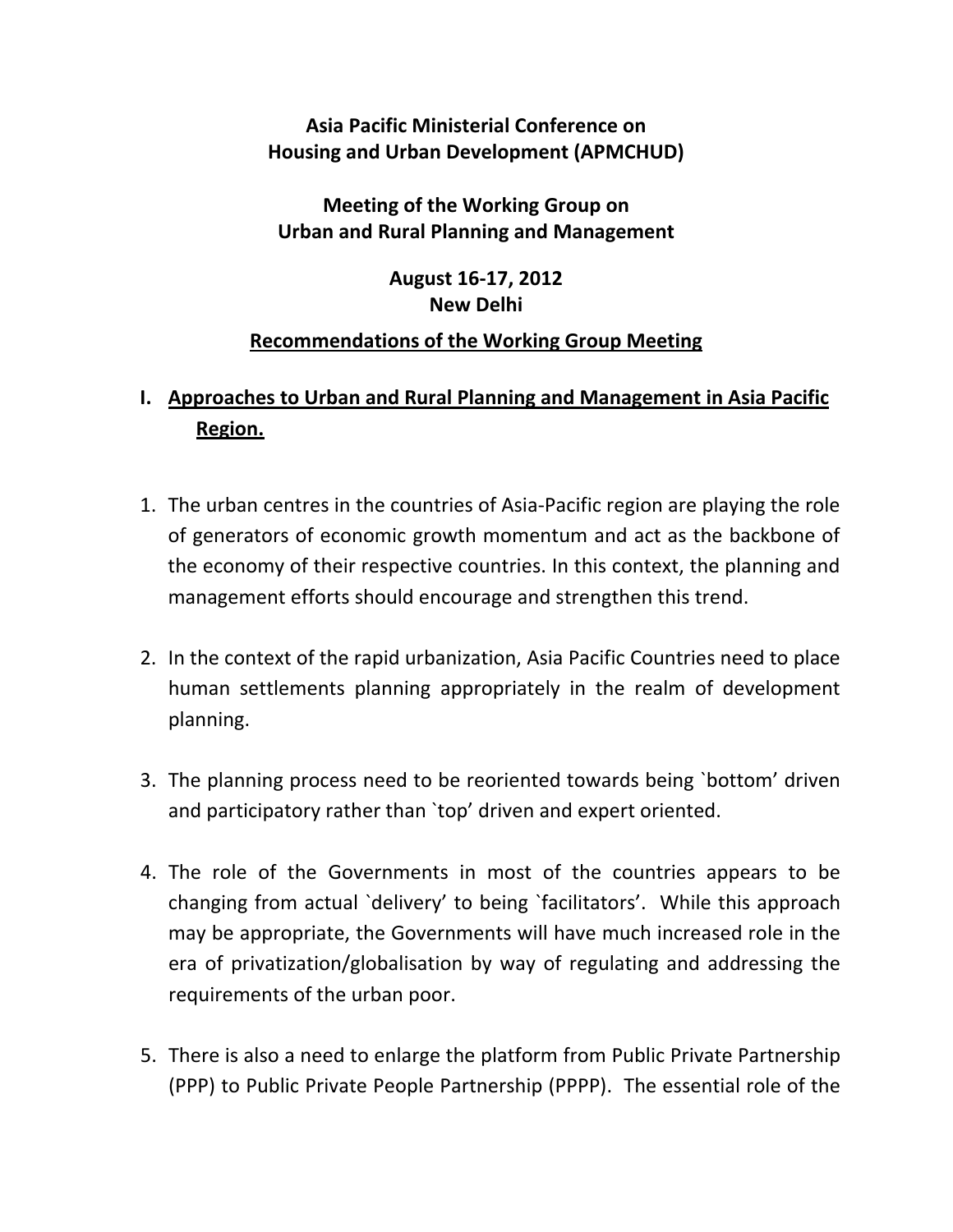Governments should be to achieve a balance between social costs and private benefits, and social benefits and private costs.

- 6. In the emerging context, the Metros and Mega Cities will need to focus on efforts to reduce the consumption of land, water and energy.
- 7. Metro and Mega Cities shall also be required to reorient or evolve an urban form capable to incorporate renewed planning so as to make way for ever changing technology, transport and business.
- 8. Integration of land use and public transport should be a focus area and cities need to be restructured in accordance with the same.
- 9. Most countries currently in the Asia Pacific Region are adopting the approach of Master Plan preparation, which in the recent past has not been considered adequate enough to accommodate the emerging challenges. Accordingly, each country would review the efficiency, applicability of the same especially in view of operationalisation and implementation of the plans, environmental issues, hazard prone areas as well as issues connected with urban poor.
- 10.Small and Island Nations need to focus their planning efforts inter‐alia in relation to the environmental sensitivity issues including impact of climate change and the planning paradigm needs to shift to focus additional and centre‐stage such critical issues of long term in nature.
- 11.Disaster preparedness should be a focus area of human settlement planning. Every planning effort should essentially incorporate, in relation to the anticipated natural calamities, the context based response mechanism and avenues.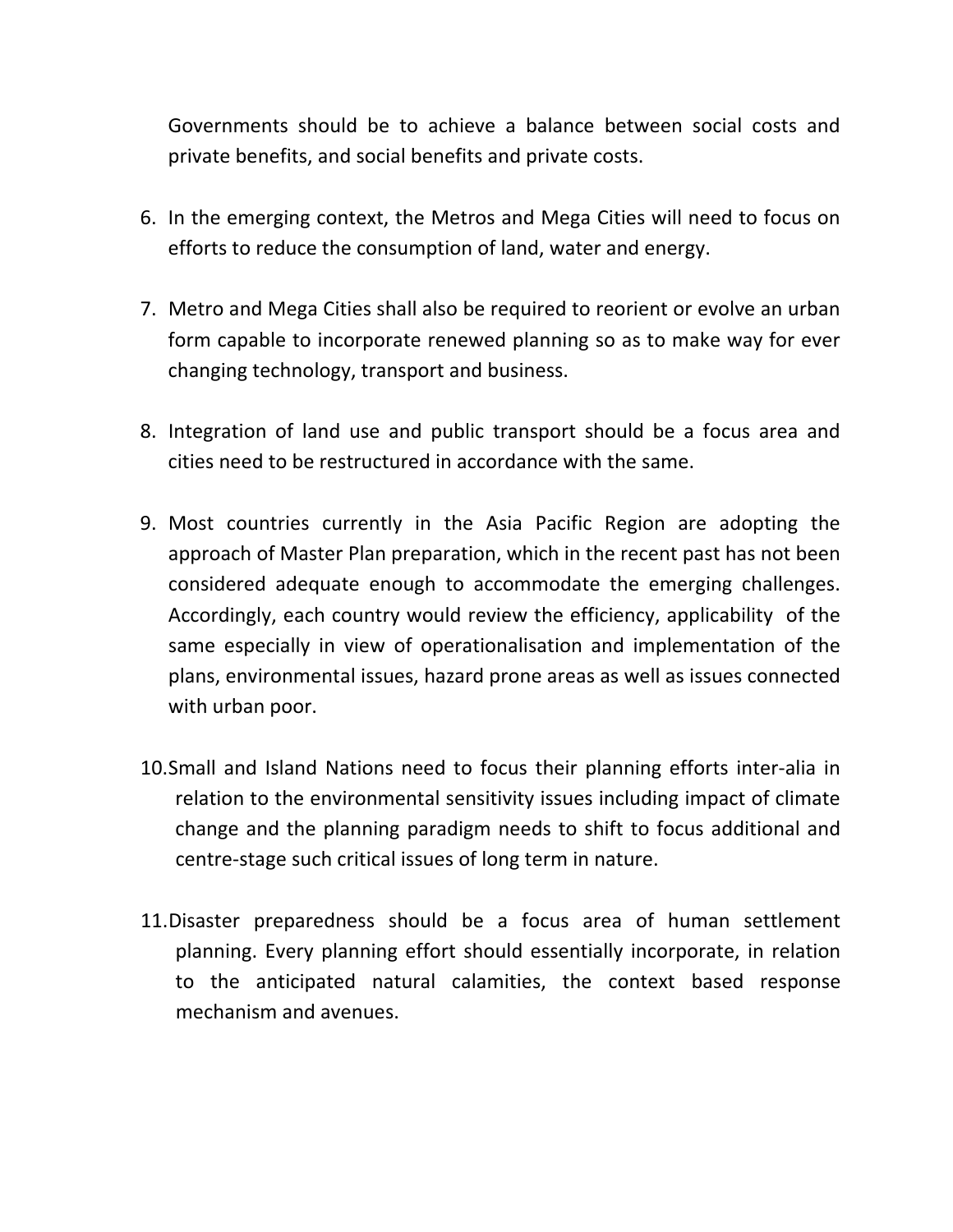#### **II : Inclusive Planning and Practices**

- 1. The Human Settlements planning should be `people centric' rather than 'project and space centric'.
- 2. The planning process should be `inclusive' by adequately recognising the role of `informal sector and settlements' and should follow a `city‐wide approach'.
- 3. The human settlements planning should be sensitive to the requirements of all the sections of the society and particularly the women, children, differently‐abled, and such other socially disadvantaged, and the planning efforts and outputs should be responsive and incorporate provisions that address such special requirements.
- 4. The human settlements planning process should be `pro-active' in anticipating the growth dynamics and its expected impact on city structure and form, and accordingly incorporate futuristic provisions for urban poor and vulnerable sections.
- 5. The Asia Pacific countries at large need to evolve a range of options for shelter delivery, in tune with the affordability of the anticipated sections of the society. Feasibility of incorporating provisions such as reservation of land and housing in major development projects for the urban poor need a special focus.
- 6. Access to basic services to all sections of the city should be the core objective of all planned efforts, with focus on sanitation, health and education services.
- 7. The planning process must recognise the locational association in terms of work-residence relationship and accordingly accommodate the same while considering any urban renewal effort.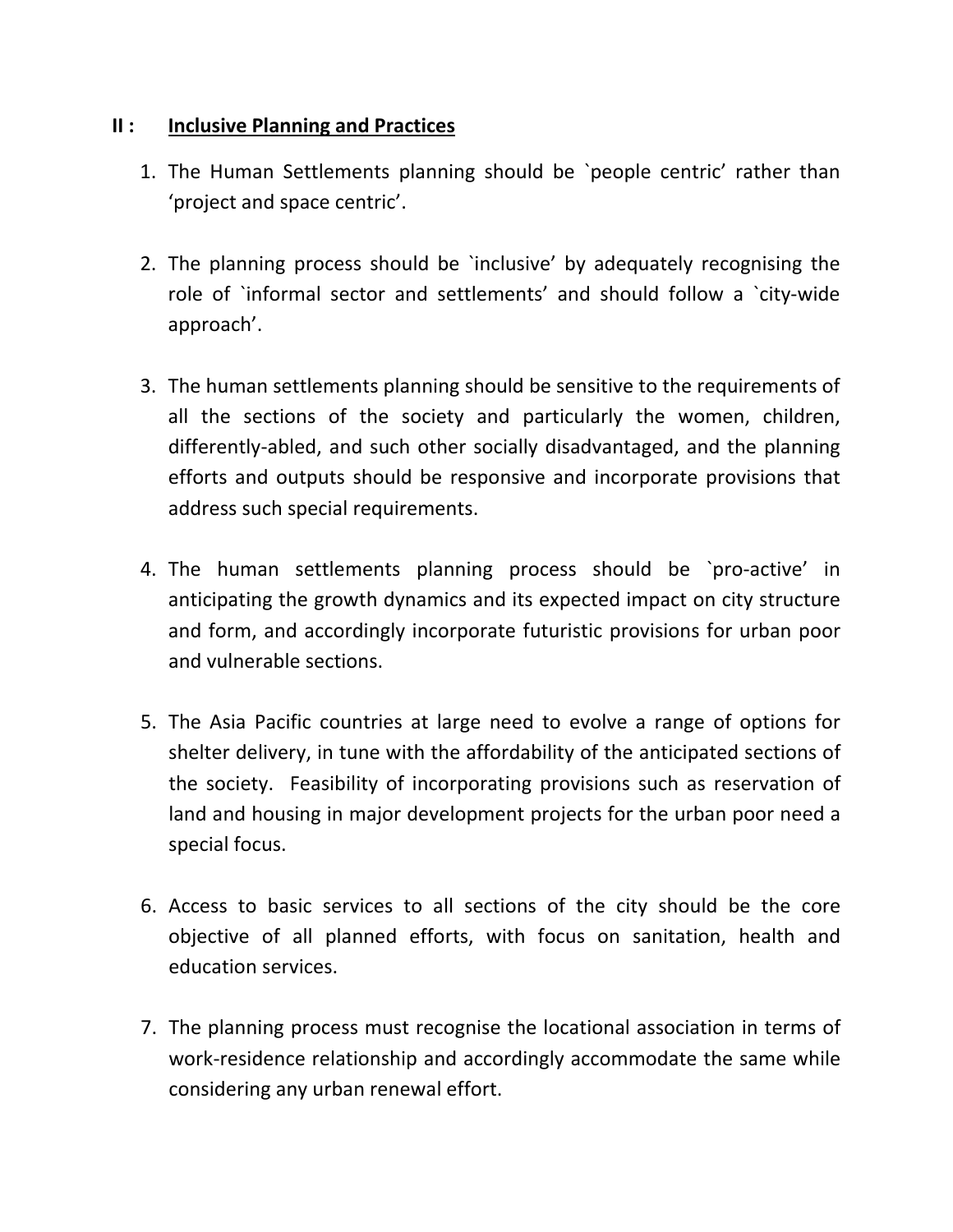- 8. The planning process should recognise the contributory role of the urban poor, in the city's function and economy, and need to incorporate provisions that would facilitate their integration in the urban society.
- 9. The planning process should be participatory in nature, with active involvement of the civil society including the disadvantaged and slum dwellers. The local culture need to be used as a tool for harnessing support and cooperation of the local community.
- 10.The planning efforts must ensure the preservation of culturally rich cities and the cultural identify of cities, and focus on preservation and conservation of the cultural heritage of such cities and their value enhancement.

# **II. Urban‐Rural Continuum ‐ Imperatives of Integrated Planned Development**

- 1. The planning process must recognize that human settlements are like organisms and they tend to grow within a socio‐economic and cultural milieu. Thus, the existing complementary relationship in the resource flow and interaction between the urban and the rural hinterland should form the basis for integrated planning.
- 2. Asia Pacific countries need to incorporate a regional settlement development framework in their human settlements planning effort, seeking an order in the settlement size and hierarchy, and towards facilitating strengthening such evolving relationship and promoting balanced regional development.
- 3. The planning of large cities should essentially be on a larger regional canvas to facilitate development in a regional resource framework.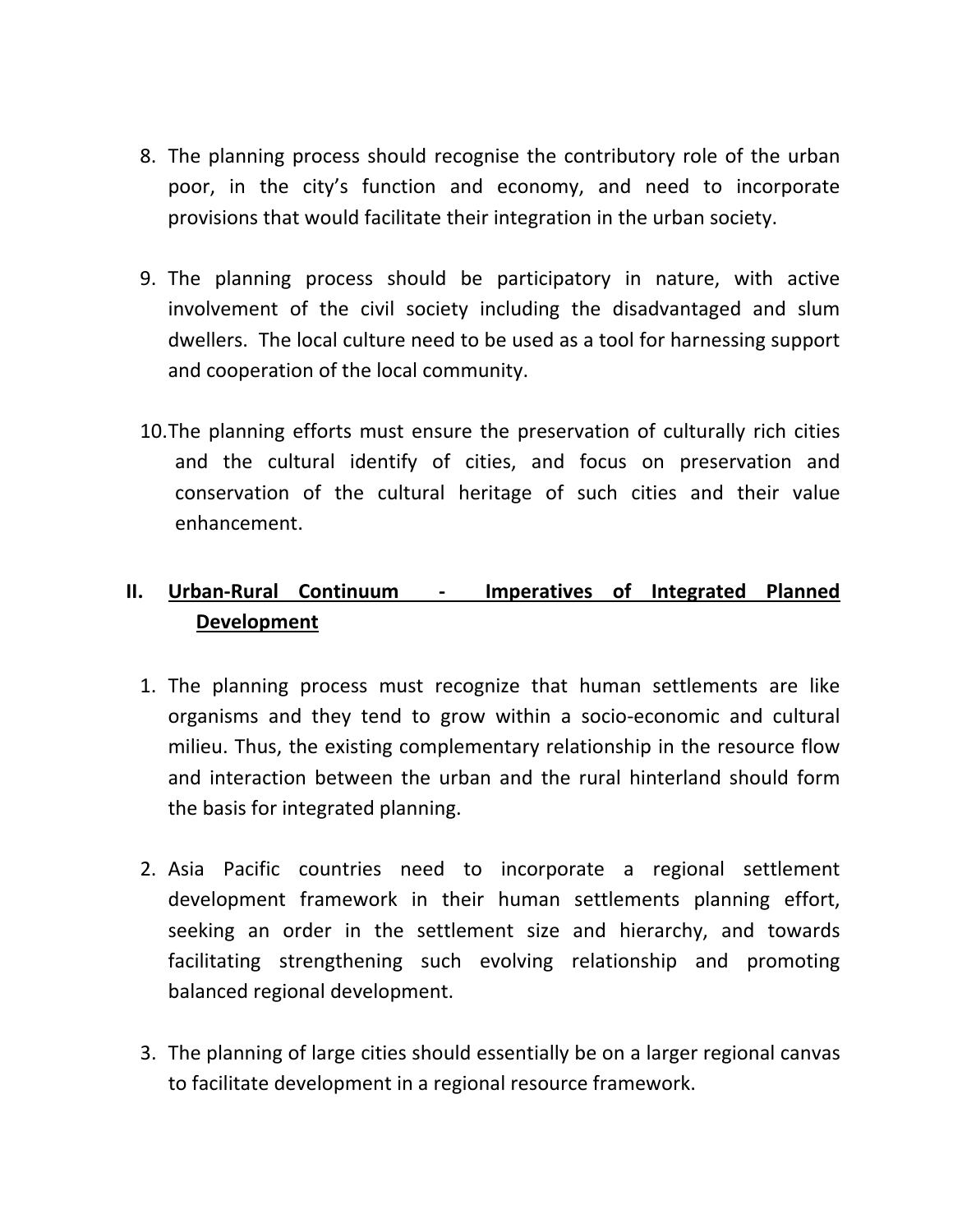- 4. In the context of rapid urbanization, it is imperative that if the planning process is not responsive, the peri‐urban areas would face haphazard development. Accordingly, Asia pacific countries need to bring in spatial planning regulatory provisions, to ensure orderly development of fringe areas to reflect a gradual, equitable and mutually complementary development.
- 5. There is an increasing tendency for large scale space intensive and also polluting activities getting located in the urban fringe areas in most cities of the countries of the Asia Pacific Region. The planning process must be sensitive towards this issue to ensure that the fragile fringe areas do not become dumping yards for the large cities.
- 6. The planning efforts need to ensure strengthening the connectivity of the mother city and its region, towards facilitating spatial disbursal of unmanageable growth from the city, and also facilitating the 'deprived' periphery to attract activities.

#### **IV: Land‐related issues in Urban and Rural Planning and Management**

- 1. A more democratic approach towards land acquisition and development to minimize the need for conversion of agricultural land for urbanization and controlling the urban sprawl by optimum densities, intensive development and decentralization.
- 2. The Asia‐Pacific countries need to promote conscious policies such as reservation of land in City Plans to ensure that requirements of urban poor are adequately addressed. Toward the samean inclusive land policy and participatory planning effort, where in‐situ rehabilitation can be done by using land as a resource needs to form part of City Planning process.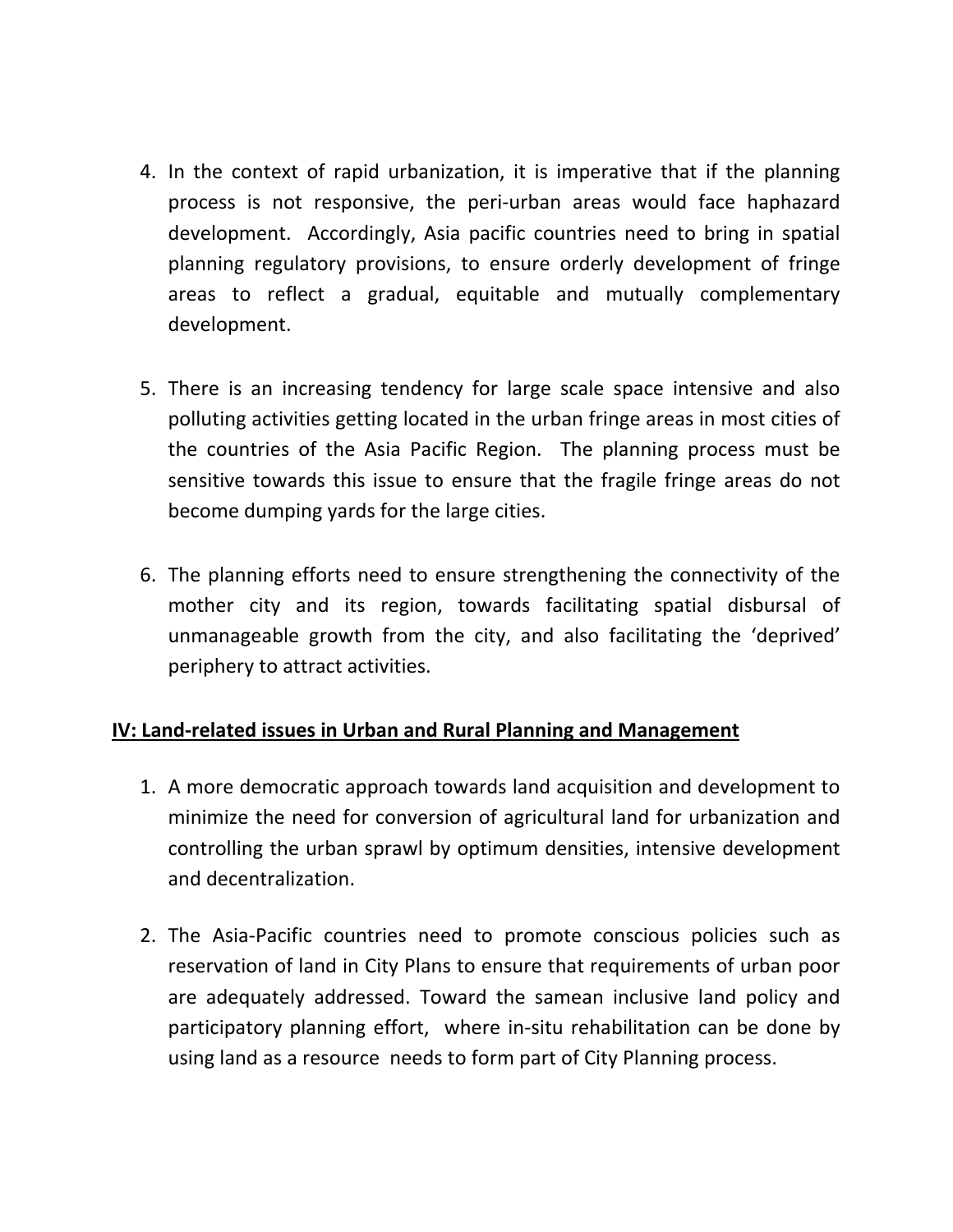- 3. In the context of land become a scarce commodity in cities for organised development, innovative land pooling, readjustment and development models, as already being applied in many cities in Asia‐Pacific region, deserves examination for suitable adoption and adaption.
- 4. A hybrid Land Policy to suit various types of development may be adopted by synergising the resources of both public and private sectors. Such a land policy may have a combination of modes such as compulsory land acquisition through cash/alternative land allotment, development rights, FAR/FSI and Land Pooling. The infrastructure development can be financed through various monetisation modes such as conversion charges, FAR charges, Betterment Levy, etc.
- 5. Optimum supply of land should be ensured by smart and compact growth, through various modes such as commercial/mixed land use, Transferable Development Rights, sale of FSI and air rights, Public Private Participation, etc. to augment the affordable supply of land for housing other basic services for the poor.
- 6. Public Private Partnership in Land development initiatives covering land acquisition, development and disposal, may be encouraged and prerequisites for implementing Public‐Private‐Participation in Land Policy should be in place before hand. Simplification of all regulations and procedures concerning land management, guaranteeing more transparency and cheaper land administration, better information base, like MIS enabled GIS, computerization of land records and inventory of land need to be done.
- 7. A strong legal and regulatory framework would be necessary for enhancing the participation of the private sector in development of land. Innovations like land sharing, one‐window approval, permitting Transferable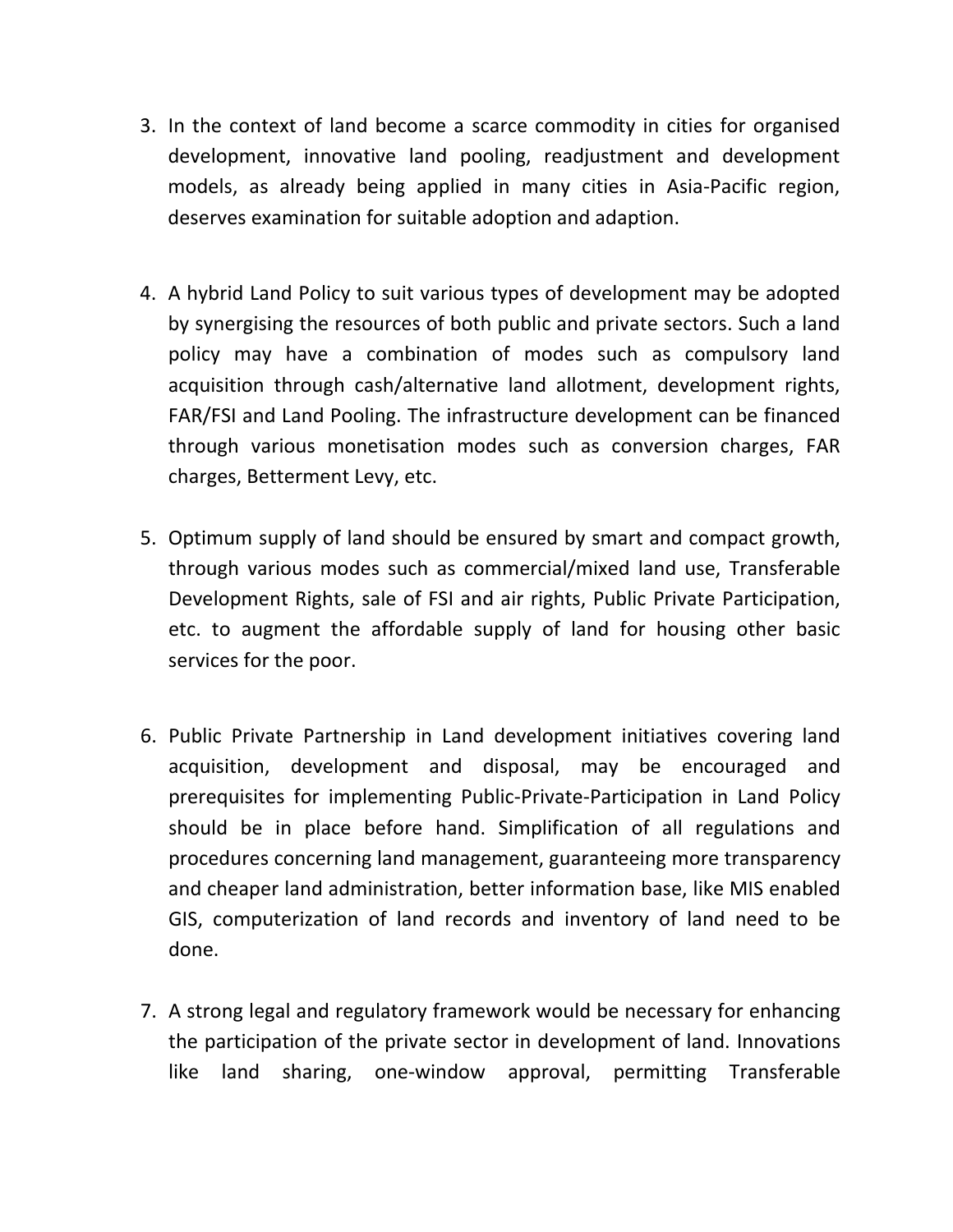Development Rights, fiscal incentives for private sector development, etc. would go a long way in making PPP in land development a success.

- 8. Incorporation of `Informal Sector' in planned development by earmarking `hawking Zones',sites for `weekly markets', new areas for informal trades and involvement of NGOs, etc. is very relevant for most Asia Pacific countries and require attention.
- 9. In the context of rapid growth of cities, the urban land need to be appropriately organised and utilised towards adequately meeting the financial requirements for implementation of the city plan.

## V. **Tools. Technologies, and Capacity Building for Urban and Rural Planning and Management**

- 1. The human settlement planning process continues to be largely based on conventional methods not utilising the emerging technologies and innovative techniques. By using Spatial Data Infrastructure (SDI) in convergence with Geographic Information System (GIS) techniques accurate information on environment and infrastructure resources could be collected and maintained in data bank at country/state/district/block/ward/slum level.
- 2. The successful use of Spatial Data Infrastructure (SDI) in governance and development will depend upon pervasiveness of the basic Information Communication Technology (ICT) infrastructure. SDI and GIS techniques should be effectively utilised in preparedness of disaster management programme in Asia and Pacific region.
- 3. In the context of rapid urbanisation and growth of cities in the Asia\_Pacific Region, it is necessary to strengthen the planning education structure and